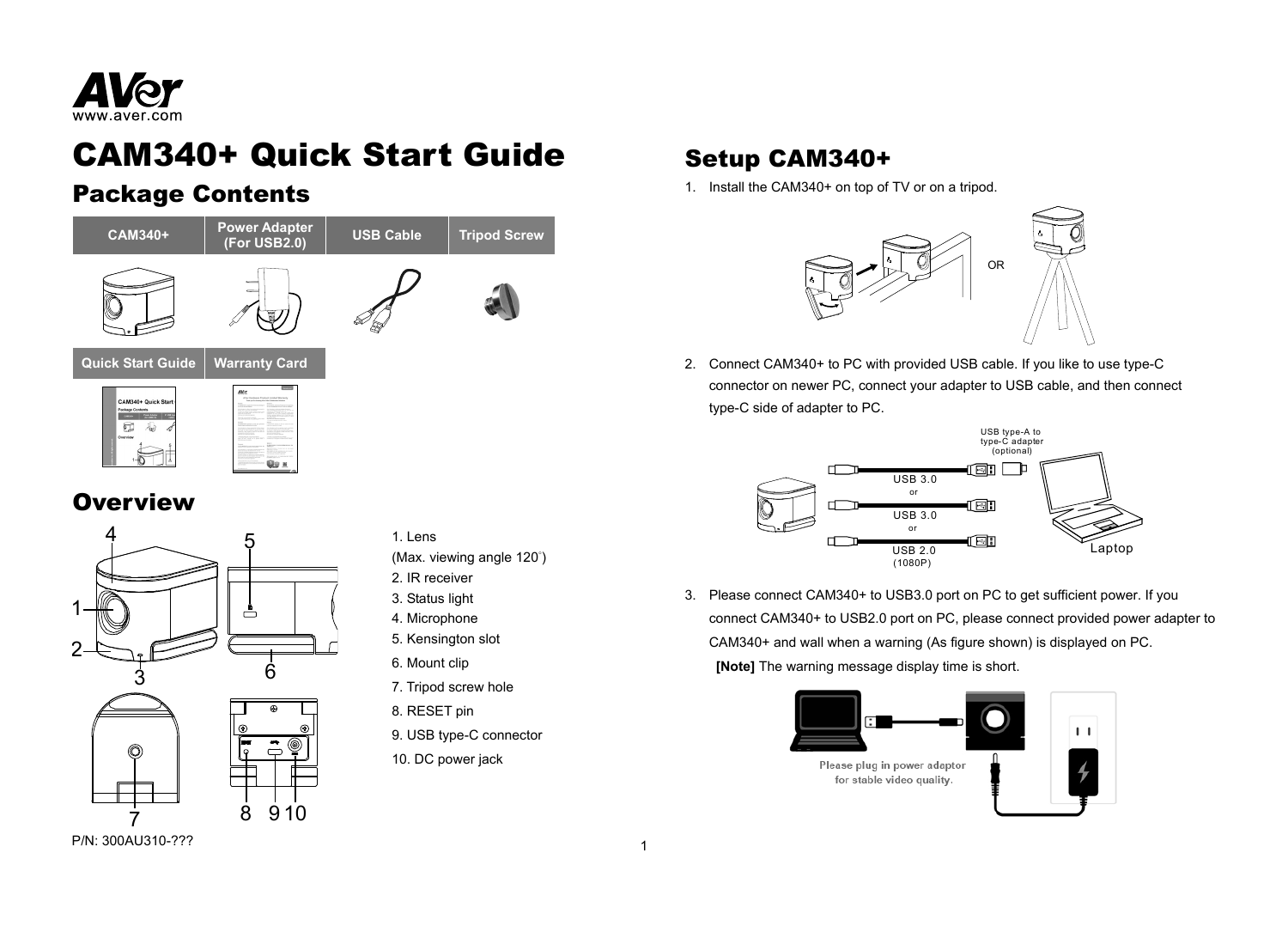4. Select CAM340+ as the camera or video device in your app. If you want to use CAM340+ microphone, please select CAM340+ as your microphone or audio device. For multi-person conferences, it is recommended to use an external professional microphone or to use with the AVer professional speaker microphone device for the best conference results. You can use PTZApp to disable microphone function.



**5.** For advanced setting and firmware update, please download AVer PTZApp from http://www.aver.com/download-center

### Status LED

| I ED.          | <b>Status</b>          |
|----------------|------------------------|
| Amber          | Not in use             |
| Solid Green    | Camera is operated now |
| Blinking green | Firmware updating      |

#### **[Note]**

CAM340+ is a Plug-n-Play Conference Camera. The system requires no special drivers. Please visit below URL for more information.

**Global:** www.aver.com

**US:** www.averusa.com

## Install AVer PTZApp

Please go to http://www.aver.com/download-center to download the AVer PTZApp. After downloading, double-click on the file and follow the on-screen instructions to complete the installation.

After installing the AVer PTZApp, double-click on the AVer PTZApp icon to run the application.

#### **Use AVer PTZApp**

- 1. To run your video application, a plug-in request will be displayed on your video application interface. Click on it to accept the plug-in; your video application can now be control by AVer PTZApp and remote control.
- 2. During your video call, you can use the AVer PTZApp to pan, tilt and zoom the camera in/out and enable/disable the backlight feature, set up camera brightness and sharpness. For more details, please refer to the user manual.
- 3. **FOV(Field of View):** User can select the camera view range **Wide room\_120**° or **Depth room\_90**°.
- 4. **Flip:** If the CAM340+is installed in the upside down position, please enable the "**Flip**" function in the AVer PTZApp, and the screen will display normally.

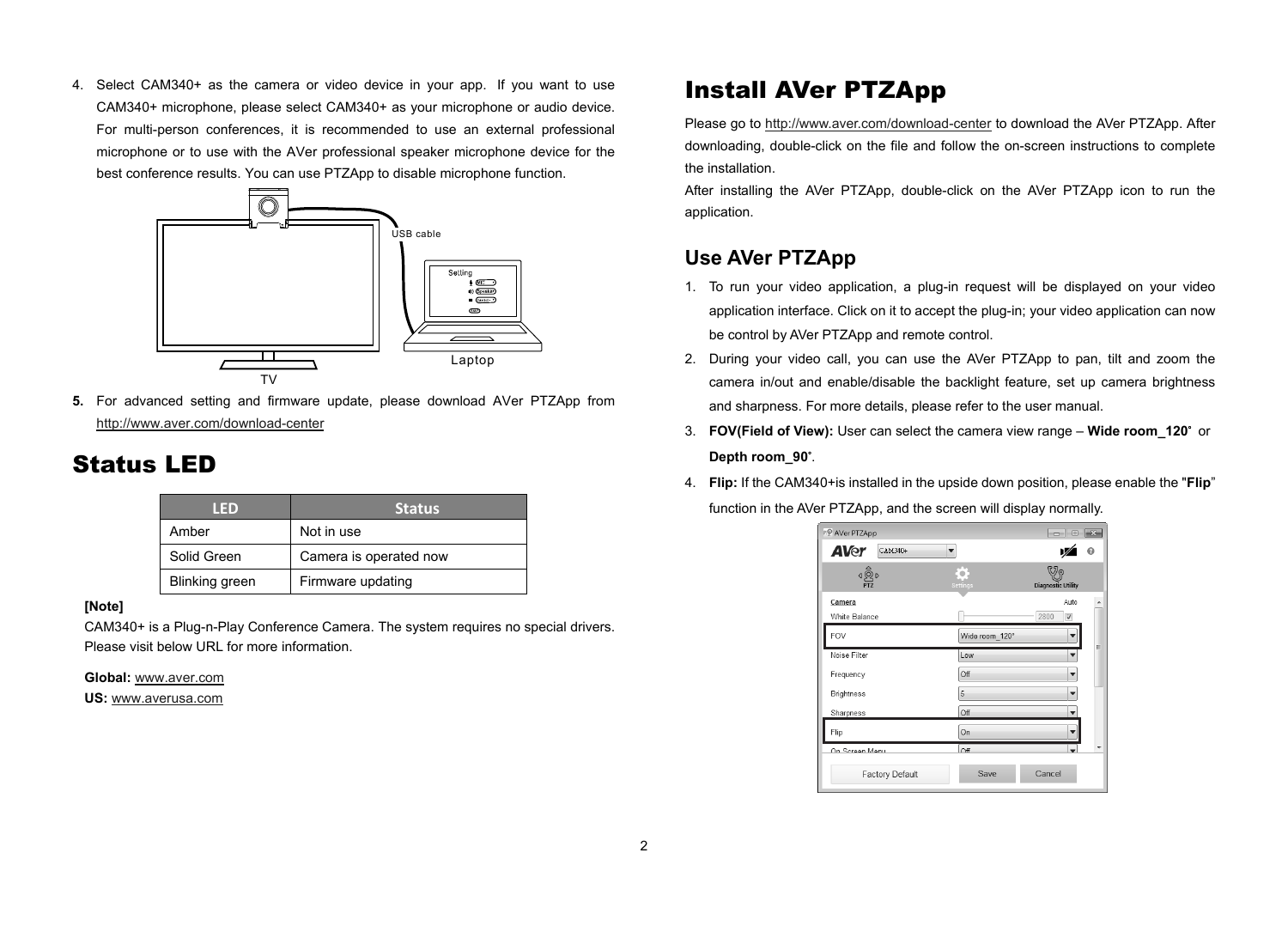- 5. For USB Data Transfer Mode, please select mode in Mac OS and Windows as:
	- For Mac OS: **isochronous mode**
	- For Windows: **Bulk mode**

| $\frac{\hat{\mathbb{Q}}}{\mathbb{P} \mathbb{P} \mathbb{Z}}$ | $\bullet$   |                           |  |
|-------------------------------------------------------------|-------------|---------------------------|--|
|                                                             | Settings    | <b>Diagnostic Utility</b> |  |
| <b>Brightness</b>                                           | 5           | ▼                         |  |
| Sharpness                                                   | Off         | ▼                         |  |
| Flip                                                        | Off         | $\overline{\phantom{a}}$  |  |
| On Screen Menu                                              | On          | ▼                         |  |
| Hotkey Control                                              | Off         |                           |  |
| OnenGL                                                      | Off         | $\overline{\phantom{0}}$  |  |
| USB Data Transfer Mode                                      | <b>Bulk</b> |                           |  |
| <b>USB Audio</b>                                            | On          |                           |  |

### **Hotkey Control**

Enable hotkey control to use keyboard control camera's movement and backlight function.

- 1. Select "**Settings**"
- 2. Set Hotkey Control to "**On**".



3. A hotkey description as below figure shown:

| Pan / Tilt               | Ctrl + $\uparrow$ / $\downarrow$ / $\leftarrow$ / $\rightarrow$ |
|--------------------------|-----------------------------------------------------------------|
| Zoom In / Out            | $Ctrl + + / -$                                                  |
| <b>Backlight Control</b> | $Ctrl + L$                                                      |
| Preset Load              | $Alt + 0 - 9$                                                   |
| Preset Save              | Ctrl + Alt + $0\neg 9$                                          |

## Install EZLive

Please go to http://www.aver.com/download-center to download the AVer EZLive software. After downloading, double-click on the file and follow the on-screen instructions to complete the installation.

### **Use AVer EZLive**

During a video call, EZLive can help user to do:



(1) Camera ePTZ

(2) Volume control for the speaker connected

(3) Capture camera's still images

(4) Record video

(5) Live stream to Youtube, Livehouse.in, USTREAM…etc.

(6) Camera Zoom in/out

(7) Capture PC screen shot

(8) Record PC screen video

(9) Set up livestream

- (10) Open file management to retrieve photos and video files
- (11) Livestream setting
- (12) Drawing tool